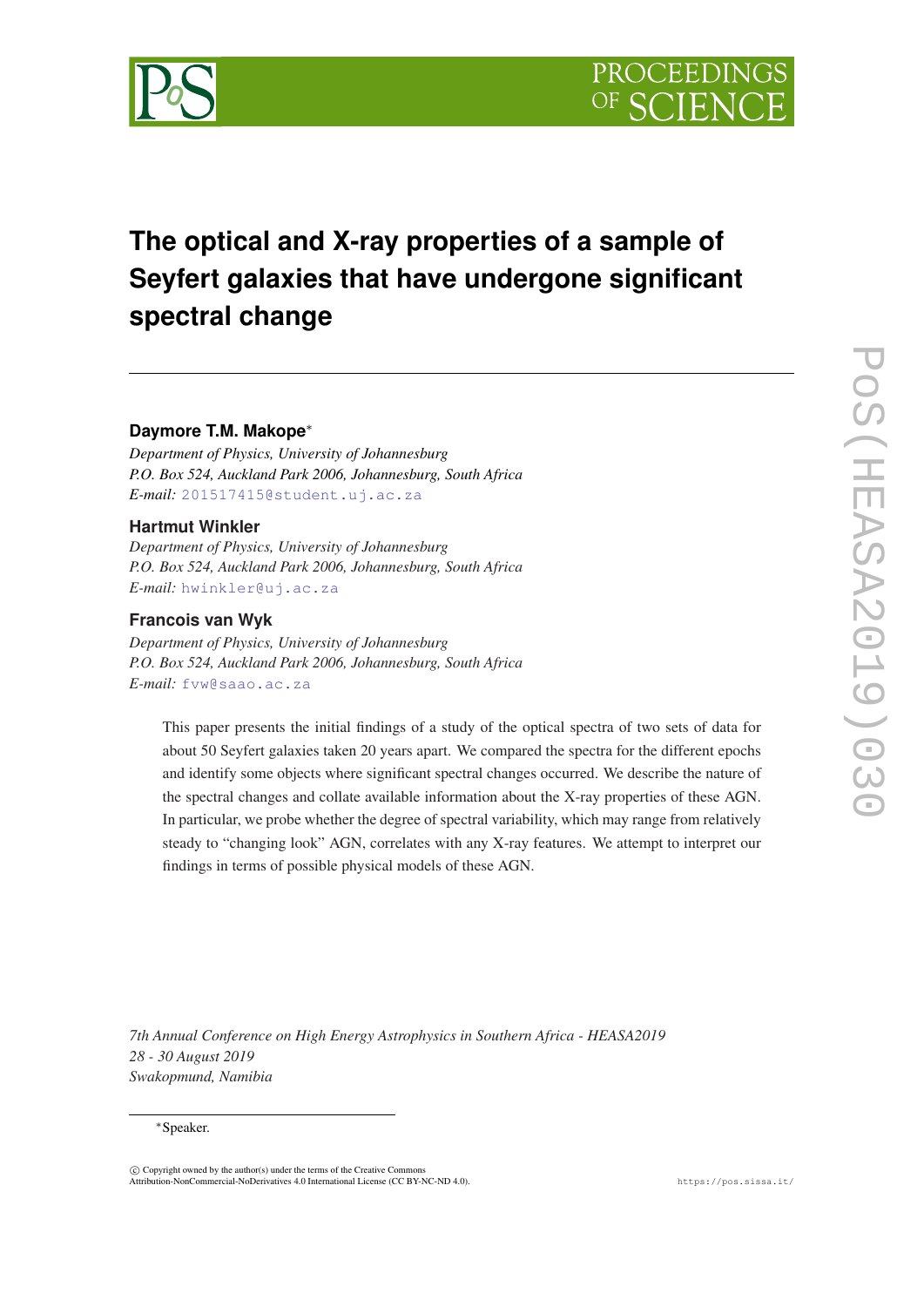# 1. Introduction

Active galactic nuclei (AGN) are spiral galaxies with extremely bright nuclei. A massive black hole at the nucleus of the galaxy is believed to power these galaxies, fed by accretion discs of gas from its surrounding environment. Seyfert galaxies are a subclass of AGN which have nuclei with luminosities ranging between  $10^8$  and  $10^{11}$  solar luminosities. They have visible and infrared spectra that show very bright emission lines of hydrogen, helium, nitrogen and oxygen exhibiting strong Doppler broadening, which implies velocities from 500 km s<sup>-1</sup> to sometimes over 10000 km s<sup>-1</sup> [\[1\]](#page-5-0).

These objects are known to show continuum and emission line intensity variations [[2](#page-5-0)], including emission profile variations on timescales of as short as a few weeks to as long as several years, with most changes observed in the broad line region. The unification model for AGN [\[3\]](#page-5-0) [[4](#page-5-0)] interprets the variation in AGN properties as arising from different viewing angles to the centres of such sources and from a large amount of obscuration along the line of sight. It says that broad emission profiles are observed when the nucleus of the galaxy is unobscured and are absent or weak when the nucleus of the galaxy is viewed along a line of sight obscured by a dust torus.

Changing look active galactic nuclei (CL AGN) are a class of AGN that undergo drastic changes in their spectral properties in the optical region and/or in the X-ray region [[5](#page-5-0)]. They can change their spectral type within time periods that range from days to decades. This presents a challenge to the unification model, as the dusty torus should not change its characteristics over short time intervals. These changes can be variations in the shape of spectral profiles, changes in the intensity of the lines and disappearance/appearance of (broad) emission lines together with dramatic continuum flux changes that are orders of magnitude larger than those expected from typical AGN variability. These variations provide information on the structure and kinematics of the regions producing the emission line.

More than 40 years of monitoring of the AGN in Mrk 590 showed that the activity of the nucleus has diminished significantly, accompanied by the complete disappearance of the broad Balmer profiles in 2014 [\[6\]](#page-5-0). Long-term monitoring of the galaxy NGC 3516 [[7](#page-5-0)] showed an increase followed by a complete disappearance of the broad Balmer lines from a spectrum recorded in 1997 to one obtained in 2018. It was concluded that the absorbed broad emission lines indicate possible obscuration of the broad line region. NGC 1566 was observed with nearly undetectable broad components between the 1970s and 1980s [\[8\]](#page-6-0) but a recent study [\[9\]](#page-6-0) shows that the object experienced a dramatic outburst in all wavelengths with  $H\beta$  becoming a lot stronger than [OIII] $\lambda$ 5007Å. The paper proposed tidal star stripping as a possible cause of the outburst.

A few mechanisms have been proposed to explain the observed drastic changes, including:

1. changes in the accretion rate [[10\]](#page-6-0) of mass onto the supermassive black hole – depletion of nuclear material results in objects evolving from high accretion rate to low accretion rate, which changes the structure of the broad line;

2. variable obscuration [\[11](#page-6-0)] of the nuclei due to increased acceleration outflow and the presence of a patchy distribution of dust clouds which results in short-lived drastic changes; and

3. a tidal disruption event [[12\]](#page-6-0) which occurs when a star passes close to a black hole and gets captured and ripped to pieces due to the tidal forces of the massive black hole, resulting in flares of electromagnetic radiation being observed.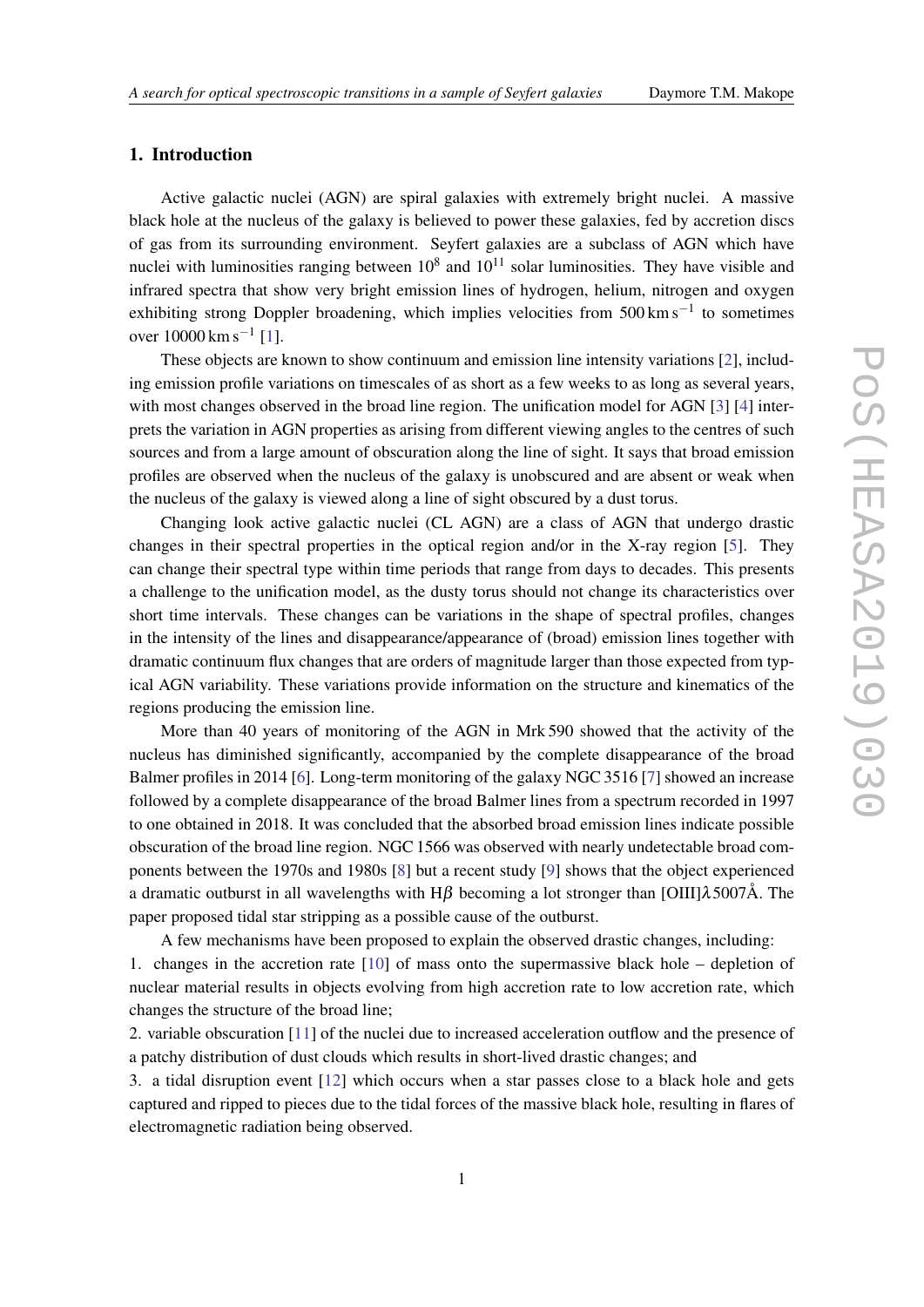| Object name       | RA(2000)   | Dec(2000)   | Date of 1st observation | Date of re-observation |
|-------------------|------------|-------------|-------------------------|------------------------|
| <b>CTS A03.01</b> | 20:06:57.9 | $-32:34:55$ | 06 Oct 1997             | 07 Jun 2019            |
| 1E 2124-14        | 21:27:32.4 | $-14:46:48$ | 06 Oct 1997             | 04 Jul 2019            |
| <b>CTS A08.12</b> | 21:32:02.1 | $-33:42:54$ | 23 May 1999             | 26 Jul 2019            |
| <b>CTS A09.25</b> | 22:07:44.7 | $-32:34:56$ | 23 May 1999             | 07 Jun 2019            |

The main objectives of this study are to observe and characterize the changes to the optical spectra that occurred in a sample of Seyfert galaxies reobserved after a period of 20 years and to use these findings to test physical models of AGN and to highlight possible examples of a sub-class referred to as "changing look AGN".

In this paper, we present preliminary results of four of the objects analyzed to date and report the observed spectral changes for each of these objects.

#### 2. Data sample

The four objects with the analysis results presented in this paper are listed in the table above.

# 2.1 Observations

The spectra used in this study were obtained using the 1.9 m telescope at the South African Astronomical Observatory in Sutherland, and the data were obtained 20 years apart. The first set of observations come from the period 1997-1999, and the second set of observations spanned the period from 2017 to September 2019. The telescope uses a recently improved Cassegrain spectrograph that offers efficient low- to medium-resolution spectroscopy. The low resolution grating used covered a total overall wavelength range from 3300Å to around 8500Å. A slit width of 2.7 arcsec was used throughout.

# 2.2 Data reduction and analysis

Flatfields were obtained each night before observing and were later used to correct for pixelto-pixel sensitivity variations in the spectrum observed that night. Bias frames and arc spectra were also collected, and standard stars were observed a few times during each night. Bias frames were used in removing bias signals during calibration, arc spectra were used to calibrate the spectra for wavelength and spectrophotometric standard star images were used as scaling factors for flux calibration. Blemishes caused by cosmic rays were removed interactively.

Spectral analysis was done in the wavelength range 3500Å to 7500Å after redshift-correction of each spectrum. Spectral line profiles were fitted using the Gaussian function

$$
G(x) = a \times \exp[-(x - x_0)^2 / 2c^2]
$$
 (2.1)

where *a* is the height of the peak, *c* is the width of the peak and *x* and  $x_0$  are the rest and observed *x*-position of the peak. Figure [1](#page-3-0) below shows the measured spectrum and the sum of the fitted Gaussian profiles for the object CTS A09.25 obtained on 23 May 1999. From the parameters *a* and *c*, the FWHM (full-width-at-half-maximum) and intensity of the peaks were calculated. The narrow line region is assumed to be constant over intervals of tens of years [\[3\]](#page-5-0) as the narrow-line region is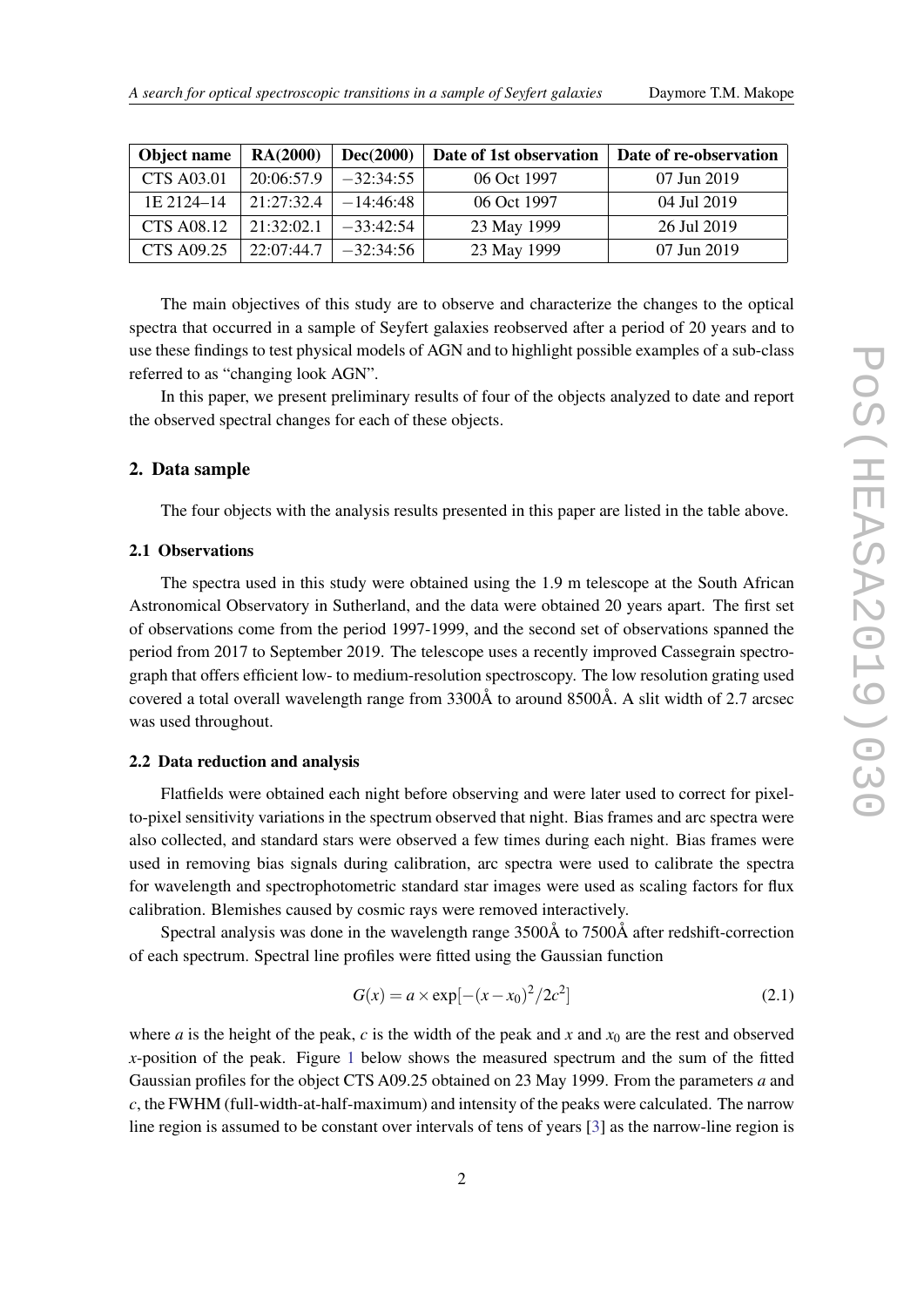<span id="page-3-0"></span>expected to be several light years in diameter [\[13](#page-6-0)]. Therefore, we use the [OIII] $\lambda$ 5007Å line profile for scaling the spectra from the two epochs for comparison by assuming that the intensity of the [OIII] $\lambda$ 5007Å is the same for both spectra. The Balmer decrement – which is the H $\alpha/H\beta$  line flux ratio – is calculated for each object. The luminosities of the narrow and broad line regions were measured from the fluxes of the [OIII] $\lambda$ 5007Å and H $\beta$  lines, respectively [\[14](#page-6-0)]. These findings will be used to test physical models of AGN and to highlight possible examples of new CL AGN cases.



Figure 1: Measured (black) and model line emission spectrum (red) for CTS A09.25 (23 May 1999). The model only utilised the Balmer, HeII, [OIII] and [NII] emission lines.

#### 3. Results

Results for each individual object are presented in the subsections that follow.

# 3.1 1E 2124–14

In 1997, the spectrum showed strong Balmer emission lines with line intensity ratio [OIII] $\lambda$ 5007Å to H $\beta$  of 0.543. H $\beta$  and H $\alpha$  line strengths can be used to classify Seyfert galaxies. The spectrum from 2019 can be classified as a Type 1.9 Seyfert galaxy. The Balmer line strengths have decreased significantly, with only a weak broad component of the  $H\alpha$  line remaining, as shown in Figure [2](#page-4-0). The strength of the line is now comparable to [OIII] $\lambda$ 5007Å and it now shows a visible [NII] $\lambda$ 6583Å line which was hidden in the H $\alpha$  profile in 1997. The once strong and broad H $\beta$ profile has completely vanished suggesting a new changing look case for 1E 2124–14. As implied by its name, this AGN was a bright X-ray source at the time of its discovery in the early 1980's, with an *Einstein Observatory* 0.3-3.4 keV band measurement of  $2.53 \times 10^{-13}$  erg cm<sup>-2</sup> s<sup>-1</sup> [[15\]](#page-6-0). The target does not feature in subsequent lists of X-ray bright sources, which would be consistent with the overall fading of this AGN during the last few decades.

#### 3.2 CTS A08.12

The 2019 spectrum in Fig. [2](#page-4-0) below shows similar continuum and Balmer line strengths relative to the forbidden lines, but the profiles of H $\beta$  and H $\alpha$  have changed substantially. Furthermore, the broad HeIIλ4686Å emission clearly visible in the earlier spectrum has almost vanished completely,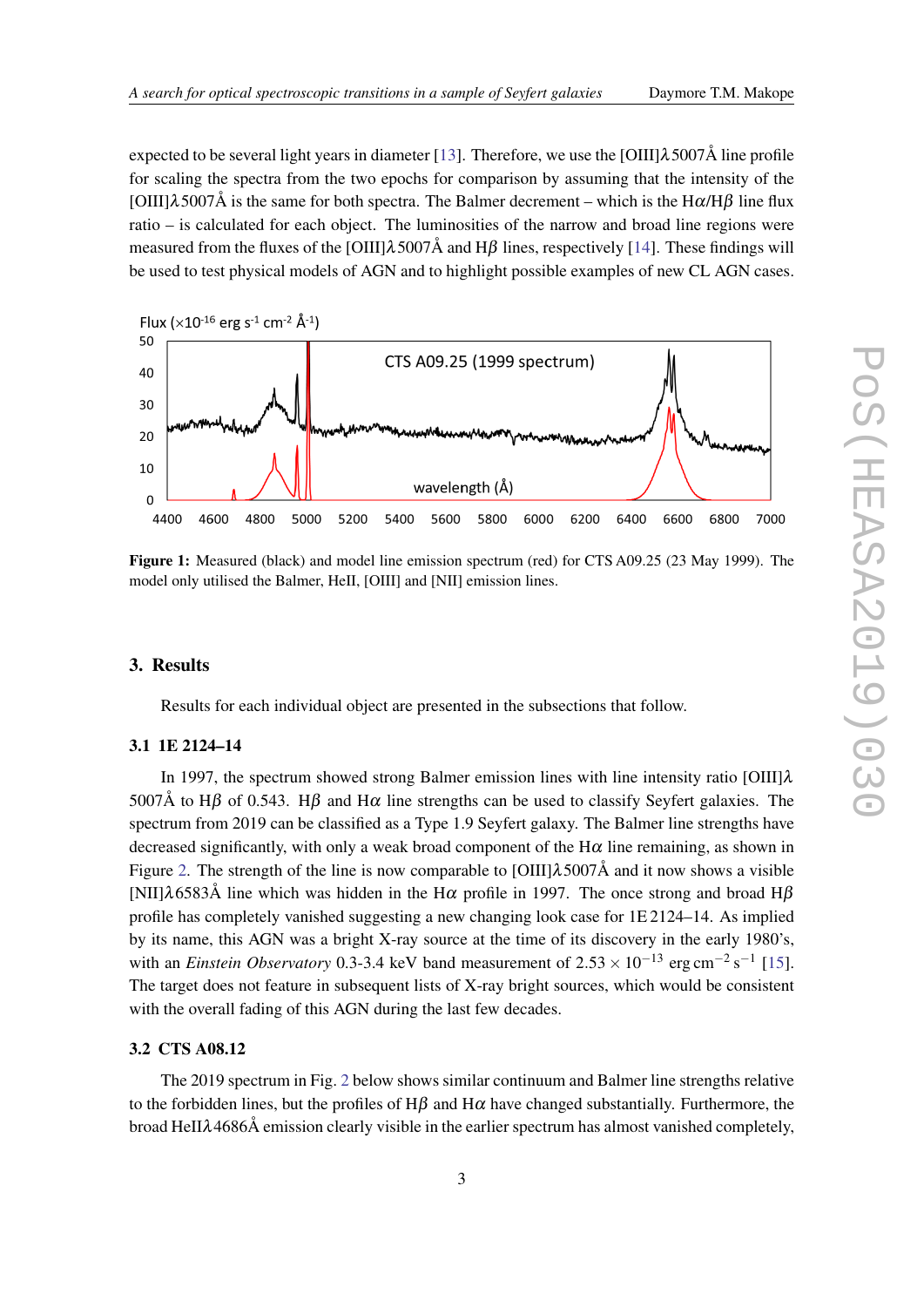<span id="page-4-0"></span>and HeI $\lambda$ 5876Å has faded. ROSAT measured a 0.3-3.4 keV flux of 3.31 × 10<sup>-11</sup> erg cm<sup>-2</sup> s<sup>-1</sup> in the 1990's [\[16](#page-6-0)]. Data from the Swift archive shows that the X-ray flux in the 0.3-10 keV band for the object decreased from  $7.5 \times 10^{-11}$  erg cm<sup>-2</sup> s<sup>-1</sup> in July 2007 to  $1.44 \times 10^{-11}$  erg cm<sup>-2</sup> s<sup>-1</sup> in March 2013, which are both in the same order of magnitude range as the earlier ROSAT flux.



Figure 2: Spectra for 1E 2124–14, CTS A08.12, CTS A09.25 and CTS A03.01 for the years 1997/1999 (in brown) and 2019 (in green). The spectra were scaled vertically so that the forbidden lines are of similar strength in both spectra. For 1E 2124–14 and CTS A08.12 the earlier spectrum was also displaced upward slightly to avoid overlapping of the continua. Note the complete disappearance of  $H\beta$  in 1E 2124–14.

### 3.3 CTS A09.25

Unlike CTS A08.12, CTS A09.25 shows a strengthening of the Balmer lines. Their peaks were weaker than the  $\text{[OIII]}$  $\lambda$ 5007Å line in the first epoch. The Balmer lines from the 1999 spectrum show well defined narrow components. However, in 2019, all the Balmer lines became much stronger than before. Hα has become the dominant line in the spectrum with the [NII] $\lambda$ 6548Å line blended with the strong H $\alpha$  blue wing. The H $\alpha$  and H $\gamma$  lines maintain their structures with the distinct nearby forbidden line peaks. The  $H\beta$  profile changed substantially over the 20 years, showing strong wings in the new spectra which extend under the [OIII] doublet. There is an increase in the strength near the HeIIλ4686Å line which could also be due to the blending by FeII lines in the region. Swift data shows X-ray flux in the 0.3-10 keV band to be  $5.0 \times 10^{-11}$  erg cm<sup>-2</sup> s<sup>-1</sup> in July 2008 and  $4.1 \times 10^{-11}$  erg cm<sup>-2</sup> s<sup>-1</sup> in October 2012. This appears to be broadly consistent with the earlier measured ROSAT 0.3-3.4 keV flux of  $1.27 \times 10^{-11}$  erg cm<sup>-2</sup> s<sup>-1</sup> [\[16\]](#page-6-0).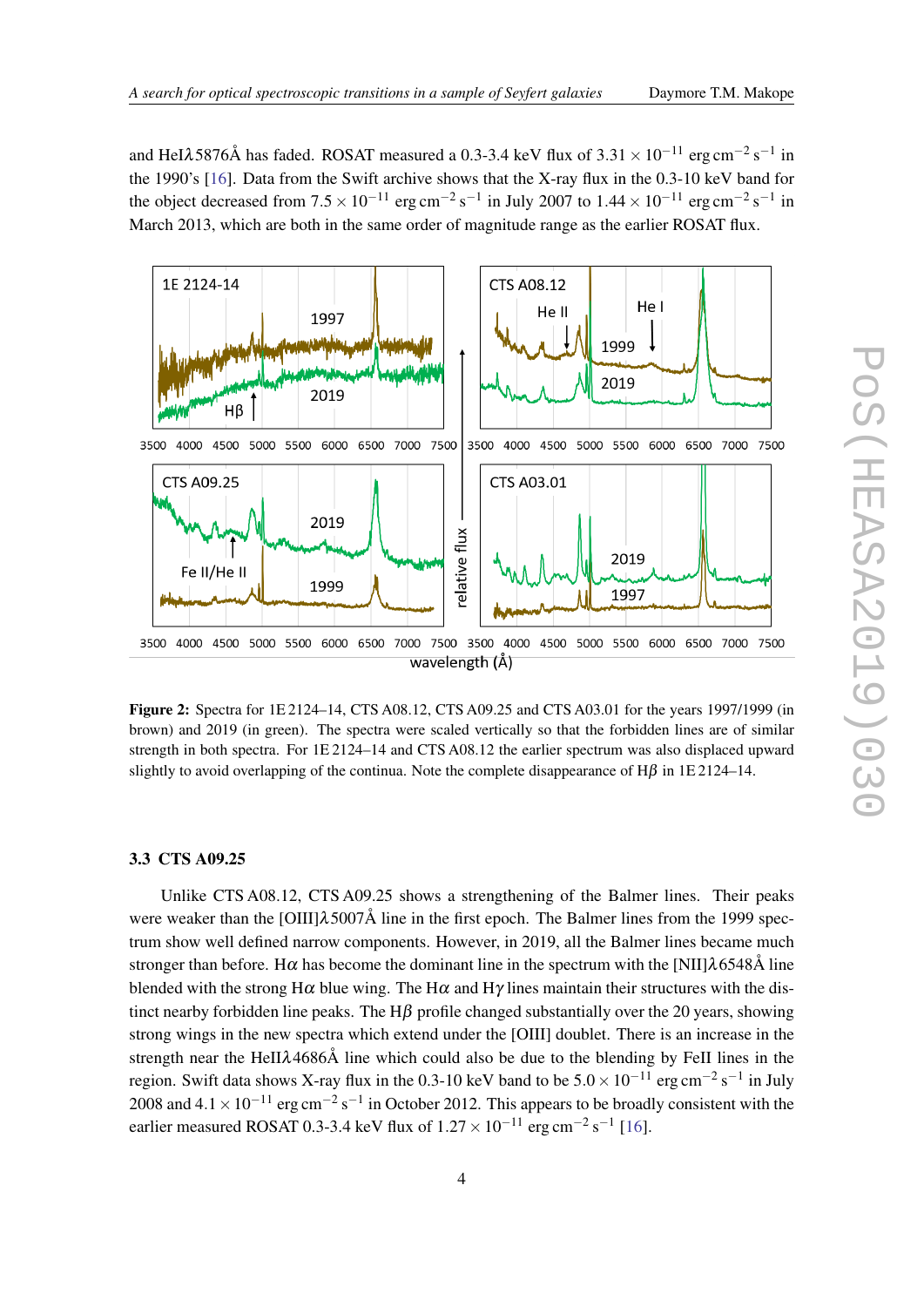#### <span id="page-5-0"></span>3.4 CTS A03.01

CTS A03.01 shows an increase in the overall continuum intensity accompanied by strengthening of the broad Balmer lines. The object still maintains its classification as a narrow-line Seyfert 1 galaxy [\[17\]](#page-6-0). The intensity of H $\beta$  and H $\alpha$  increased significantly with noticeable broadening. Mahony et al. [[16\]](#page-6-0) reported an X-ray flux on 2 Oct 1994 of 9.03  $\times$  10<sup>-12</sup> erg cm<sup>-2</sup> s<sup>-1</sup> in the 0.1 -2.4 keV band.

### 4. Conclusion

In this paper, we have reported on the initial results of four objects which have undergone spectroscopic changes over 20 years. The observed change in the  $H\alpha$  line of CTS A08.12 is similar to the one observed for NGC 4151 between 1996 and 2004. We find both the X-ray and optical emission to be variable for CTS A08.12 and CTS A09.25, with the amplitude of the optical emission smaller than that of the X-rays. The strengthening of the Balmer lines for CTS A03.01 is the common case which might be explained by the unified model. We note that 1E 2124–14 is a possible new changing look case with a glaring disappearance of the once strong Balmer lines, and that historical X-ray flux measurements are consistent with that. More analysis is needed to confirm this.

#### Acknowledgements

We would like to thank the South African Astronomical Observatory for the telescope time used to obtain all the data used in this research.

# References

- [1] H. Netzer, *The Physics and Evolution of Active Galactic Nuclei*. 2013.
- [2] H. Netzer, *AGN emission lines.*, in *Active Galactic Nuclei* (R. D. Blandford, H. Netzer, L. Woltjer, T. J. L. Courvoisier and M. Mayor, eds.), pp. 57–160, Jan., 1990.
- [3] R. Antonucci, *Unified models for active galactic nuclei and quasars.*, *[Ann. Rev. Astron. Astrophys.](https://doi.org/10.1146/annurev.aa.31.090193.002353)* 31 [\(1993\) 473](https://doi.org/10.1146/annurev.aa.31.090193.002353).
- [4] C. M. Urry and P. Padovani, *Unified Schemes for Radio-Loud Active Galactic Nuclei*, *[Publ. astr. Soc.](https://doi.org/10.1086/133630) Pacific* 107 [\(1995\) 803](https://doi.org/10.1086/133630) [[astro-ph/9506063](https://arxiv.org/abs/astro-ph/9506063)].
- [5] B. J. Shappee, J. L. Prieto, D. Grupe, C. S. Kochanek, K. Z. Stanek, G. De Rosa et al., *The Man behind the Curtain: X-Rays Drive the UV through NIR Variability in the 2013 Active Galactic Nucleus Outburst in NGC 2617*, *[Astrophys. J.](https://doi.org/10.1088/0004-637X/788/1/48)* 788 (2014) 48 [[1310.2241](https://arxiv.org/abs/1310.2241)].
- [6] K. D. Denney, G. De Rosa, K. Croxall, A. Gupta, M. C. Bentz, M. M. Fausnaugh et al., *The Typecasting of Active Galactic Nuclei: Mrk 590 no Longer Fits the Role*, *[Astrophys. J.](https://doi.org/10.1088/0004-637X/796/2/134)* 796 (2014) 134 [[1404.4879](https://arxiv.org/abs/1404.4879)].
- [7] A. I. Shapovalova, Popović, L. Č., V. L. Afanasiev, Ilić, D. et al., *Long-term optical spectral monitoring of a changing-look active galactic nucleus NGC 3516 - I. Continuum and broad-line flux variability*, *[Mon. Not. R. astr. Soc.](https://doi.org/10.1093/mnras/stz692)* 485 (2019) 4790 [[1902.10845](https://arxiv.org/abs/1902.10845)].